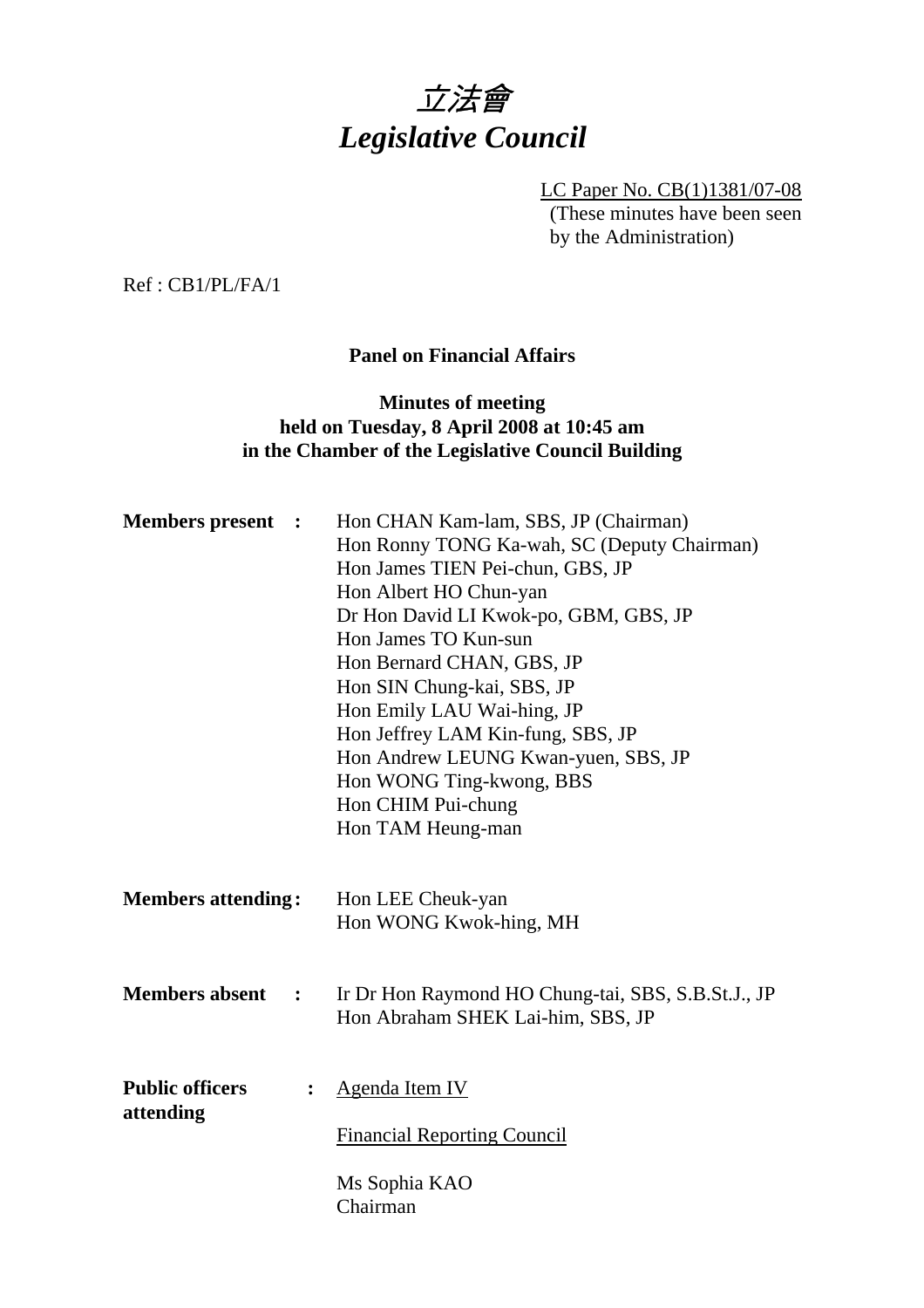Mr M T SHUM Chief Executive Officer

Ms Joyce WOO Director, Investigation & Compliance

Ms Clara YU Director, Investigation & Compliance

Financial Services and the Treasury Bureau

Mr Leslie Wai-kong TANG Principal Assistant Secretary for Financial Services and the Treasury (Financial Services) 7

#### Agenda Item V

Financial Services and the Treasury Bureau

Mr Patrick HO Deputy Secretary for Financial Services and the Treasury (Financial Services)

Ms Jenny CHAN Principal Assistant Secretary for Financial Services and the Treasury (Financial Services) 3

Agenda Item VI

Financial Services and the Treasury Bureau

Miss Grace KWOK Principal Assistant Secretary for Financial Services and the Treasury (Financial Services) 6

Companies Registry

Ms Ada CHUNG Registrar of Companies

Mr Kenneth SIU Business Manager

Miss Hilda CHANG Deputy Registry Manager (Public Search)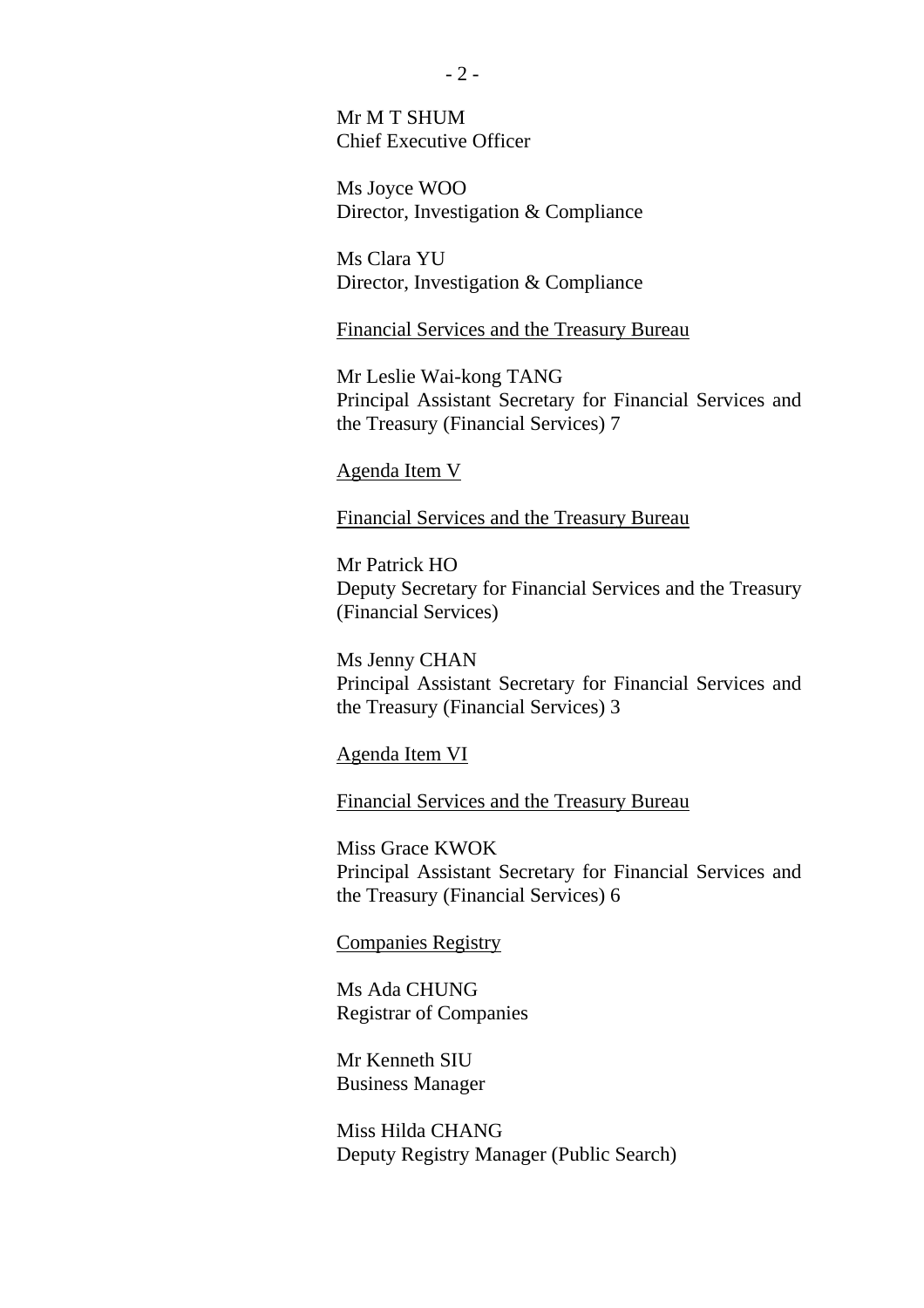| <b>Attendance by</b><br>invitation | $\ddot{\cdot}$ | <b>Mandatory Provident Fund Schemes Authority</b>                           |
|------------------------------------|----------------|-----------------------------------------------------------------------------|
|                                    |                | Mr Darren MCSHANE<br>Executive Director (Regulation & Policy)               |
|                                    |                | Ms Gabriella YEE<br><b>Chief Manager</b><br>(Policy Development & Research) |
| <b>Clerk in attendance:</b>        |                | <b>Miss Polly YEUNG</b><br>Chief Council Secretary (1)5                     |
| <b>Staff in attendance:</b>        |                | Mr KAU Kin-wah<br><b>Assistant Legal Adviser</b>                            |
|                                    |                | Ms Rosalind MA<br>Senior Council Secretary (1)8                             |
|                                    |                | Mr Justin TAM<br>Council Secretary (1)3                                     |
|                                    |                | Ms Sharon CHAN<br>Legislative Assistant (1)8                                |

## Action

# **I. Confirmation of minutes of meeting and matters arising**

| (LC Paper No. $CB(1)1165/07-08$ ) | — Minutes of meeting on 29 January<br>2008   |
|-----------------------------------|----------------------------------------------|
| LC Paper No. $CB(1)1166/07-08$    | — Minutes of meeting on 28 February<br>2008) |

The minutes of the meetings held on 29 January 2008 and 28 February 2008 were confirmed.

## **II. Information papers issued since the last meeting**

| (LC Paper No. $CB(1)1057/07-08$ ) | — Mandatory Provident Fund Schemes<br>Statistical Digest — December 2007             |
|-----------------------------------|--------------------------------------------------------------------------------------|
| LC Paper No. CB(1)969/07-08       | - Securities and Futures Commission<br>Quarterly Report (October –<br>December 2007) |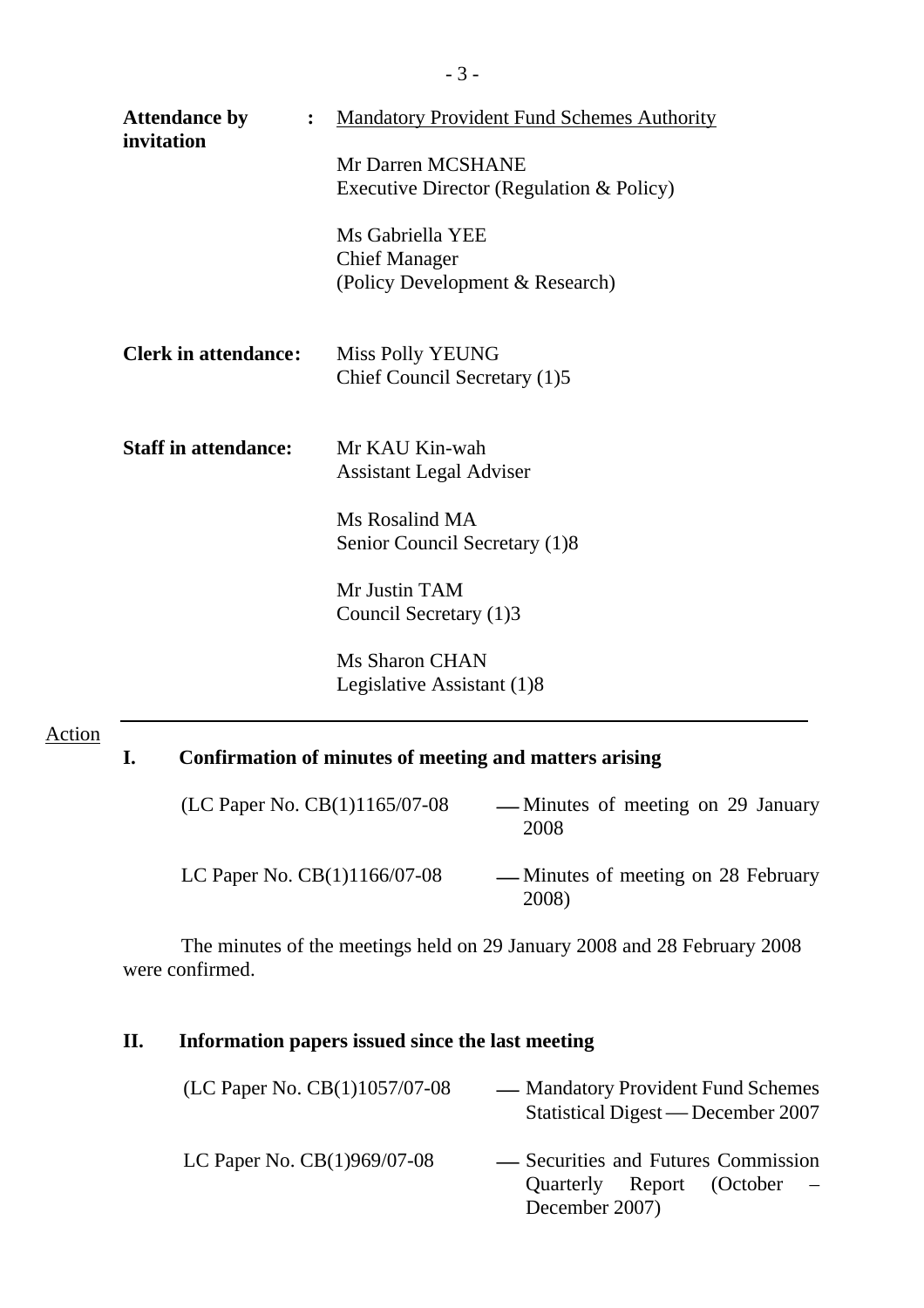LC Paper No.  $CB(1)1151/07-08(01)$  — Progress report on the implementation of Travel Insurance Agents Registration System)

2. Members noted that the above papers had been issued for the Panel's information.

### **III. Date of next meeting and items for discussion**

 $(LC$  Paper No.  $CB(1)1163/07-08(01)$  — List of outstanding items for discussion

LC Paper No.  $CB(1)1163/07-08(02)$  — List of follow-up actions)

#### Special meeting in April 2008

3. Members noted that as agreed at the last meeting held on 28 February 2008, a special meeting was scheduled on Monday, 28 April 2008 at 8:30 am to discuss the following items:

- (a) Briefing on the work of the Hong Kong Monetary Authority; and
- (b) The appointment and tenure of office of the Monetary Authority.

#### Regular meeting in May 2008

4. Members agreed that the following items be scheduled for discussion at the next regular Panel meeting to be held on Monday, 5 May 2008 at 10:45am:

- (a) Impact of banks' branch closure and fee-charging on the public;
- (b) Rewrite of the Companies Ordinance; and
- (c) Electricity charge subsidy.

(*Post-meeting note*: Notice of the meeting to be held on 5 May 2008 was issued to members vide LC Paper No. CB(1)1216/07-08 on 9 April 2008. At the request of the Administration and with the concurrence of the Chairman, item (b) above had been replaced by the item "Proposal on government injection into accounts of members of the Mandatory Provident Fund Schemes and Occupational Retirement Schemes". The revised agenda was issued to members vide LC Paper No. CB(1)1302/07-08 on 18 April 2008.)

Re-scheduling of meeting in June 2008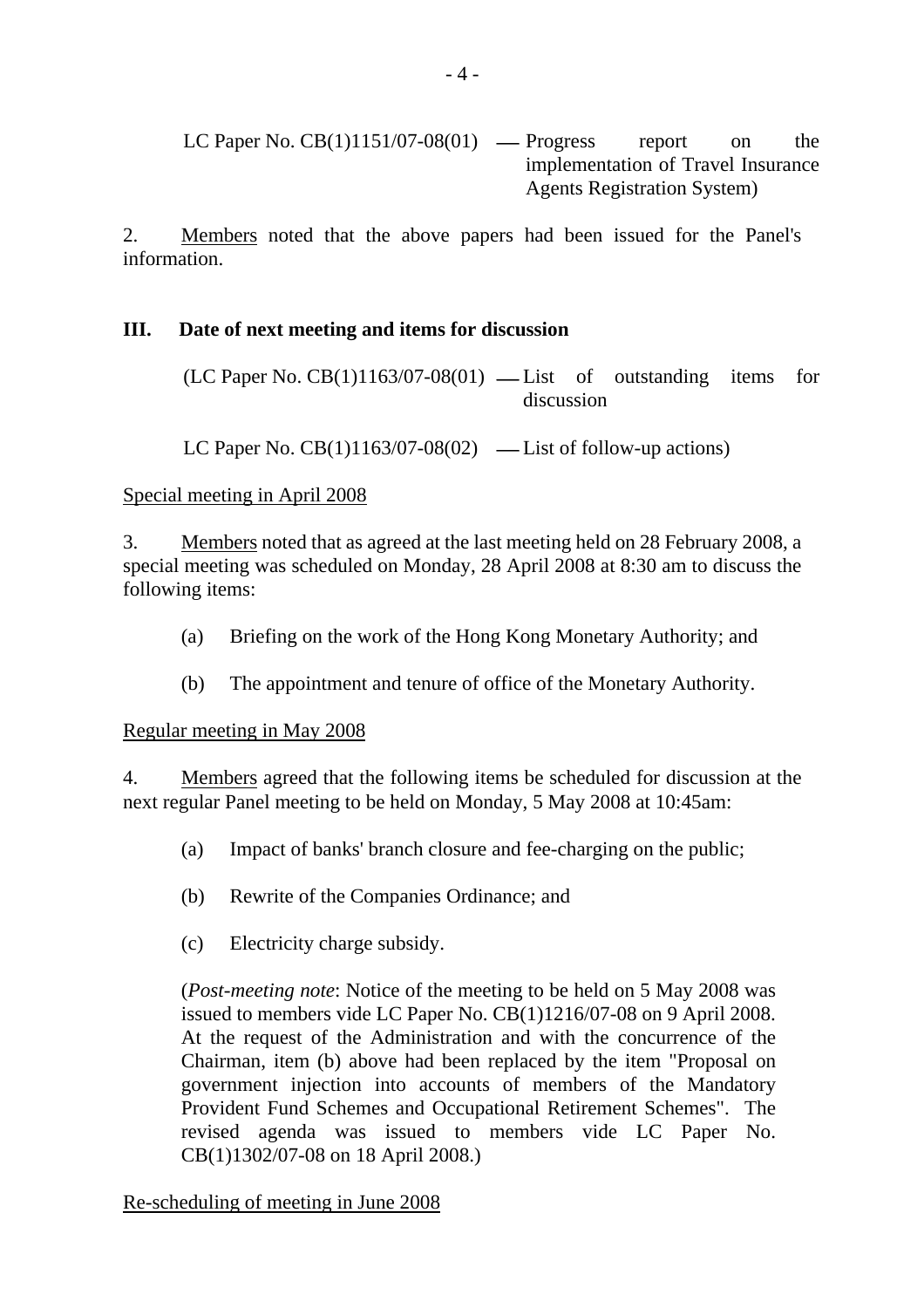5. The Chairman advised that according to the established arrangement, the Financial Secretary (FS) would brief the Panel on Hong Kong's latest overall economic situation at the meeting to be held in June 2008. However, the FS's Office had informed the Secretariat earlier on that FS would not be able to attend the regular meeting scheduled on 2 June 2008 due to official duties overseas. The Chairman suggested and members agreed that the regular meeting for June be re-scheduled to be held on **Tuesday, 10 June 2008 at 2:30 pm** to receive the briefing by FS.

(*Post-meeting note*: Members were informed of the re-scheduling of meeting in June 2008 vide LC Paper No. CB(1)1234/07-08 on 11 April 2008.)

### **IV. Update on the work of the Financial Reporting Council**

|                              | $(LC$ Paper No. $CB(1)1163/07-08(03)$ — Financial Reporting Council's<br>progress report on its work                                                                      |
|------------------------------|---------------------------------------------------------------------------------------------------------------------------------------------------------------------------|
| LC Paper No. CB(1)1164/07-08 | — Updated Background Brief on the<br>work of the Financial Reporting<br>Council prepared by<br>the<br>Legislative Council Secretariat                                     |
|                              | LC Paper No. $CB(1)1203/07-08(01)$ - Powerpoint presentation material<br>provided by the Financial<br>Reporting Council (tabled at the<br>meeting and soft copy issued to |

members on 8 April 2008)

#### Briefing by the Financial Reporting Council

6. At the invitation of the Chairman, Ms Sophia KAO, Chairman of the Financial Reporting Council (C/FRC) gave a brief update on the work of FRC. She informed members that after FRC became fully operational on 16 July 2007, it had provided updates on its work through its website. FRC published its first annual report for 2007 in March 2008, copies of which had been distributed to all Legislative Council Members.

7. Mr SHUM Man-to, Chief Executive Officer of FRC (CEO/FRC) then gave a power-point presentation on the operation of FRC and highlighted the following:

(a) Four committees had been established to advise the Council of FRC (the FRC Council) on different areas of work. Since commencement of full operation in July 2007, FRC had been working closely with other regulators and law enforcement agencies. It had also established cooperation channels with the Mainland authorities.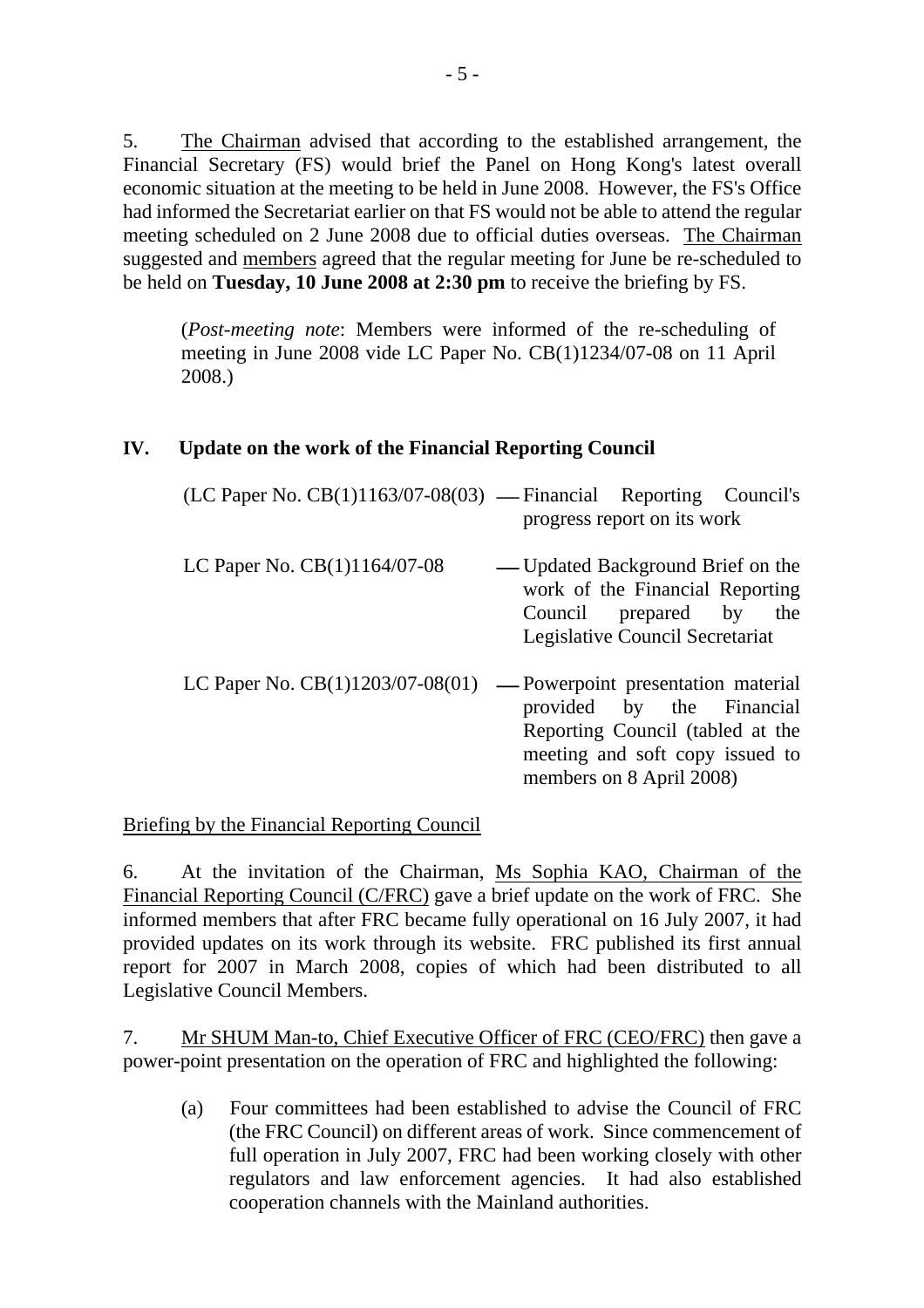- (b) On the procedure for handling complaints, the FRC Secretariat would first conduct a preliminary internal assessment to determine whether the allegation was within the jurisdiction of FRC and if so, would proceed to review the allegation in detail. The FRC Secretariat would review the information provided by the complainants, the information available in the public domain and where necessary, seek additional information from the parties under complaint. A preliminary assessment report would then be prepared by the FRC Secretariat for the FRC Council to decide whether an investigation or enquiry was required.
- (c) To assist FRC in discharging its investigatory function, the Audit Investigation Board chaired by CEO/FRC with three professional Secretariat staff as members had been set up. FRC had also invited three highly experienced certified public accountants to serve on an Advisory Panel as honorary advisers for investigations of audit irregularities. A Financial Reporting Review Committee comprising not less than five members drawn from the Financial Reporting Review Panel would be appointed to conduct enquiries into non-compliance in financial reporting. Upon completion of an investigation or enquiry, a written report would be submitted to the FRC Council for consideration. The Council might adopt the report or direct more work to be done.
- (d) After completion of an investigation, the report might be referred to the Hong Kong Institute of Certified Public Accountants or other regulatory bodies for disciplinary actions. After completion of an enquiry, the Council might require the listed entity concerned to remove the non-compliance identified. If no follow-up action was required, the Council might determine to publish the report in accordance with the criteria in the Financial Reporting Council Ordinance (FRCO)(Cap.588).
- (e) Since commencement of full operation, FRC had received 21 complaints as at 31 March 2008. Seven involved audit irregularities and 14 were about non-compliance in financial reporting. Among these complaints, 11 had been concluded and no further action was required. Two were referred to other law enforcement agencies; while two were under investigation or enquiry and six still under preliminary assessment. On average, it took six weeks to complete reviewing a complaint.
- (f) The FRC, at its members' meeting on 31 October 2007, initiated one investigation and one enquiry. Both cases were near completion.
- (g) FRC had developed internal control and operation procedures to ensure proper corporate governance.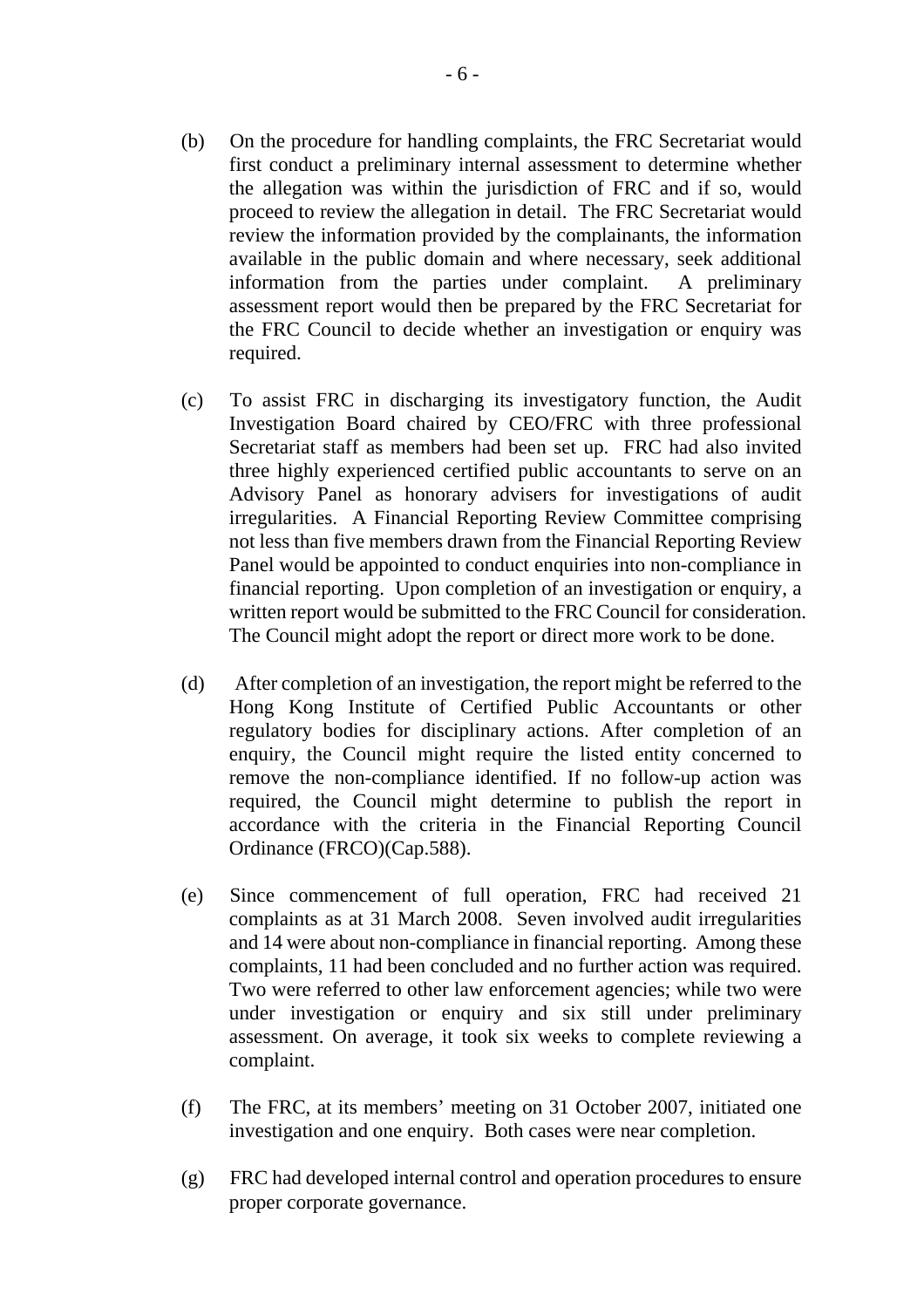- (h) In developing investigation and enquiry procedures and guidelines on complaint handling, FRC had made reference to the practice of other local and overseas regulators and enforcement agencies. A person performing a function under FRCO was required to declare his or her interests in a case, if any. In addition, all staff of the FRC Secretariat were required to report details of investments in listed securities on an annual basis. There were also restrictions on the trading of securities relating to companies under complaint.
- (i) For the period 1 December 2006 to 31 December 2007, the total expenditure of FRC was \$5.46 million, the bulk of it being staff cost. For the same period, the total income was \$31 million, which included the annual contribution of \$10 million from the four funding parties, their one-off contribution setting up a reserve fund of \$20 million plus an interest income of \$1 million. FRC expected that the annual contribution of \$10 million should be adequate to cover the expenditure for the year 2008.

#### Discussion

#### *Investigation and enquiry work of FRC*

8. Miss TAM Heung-man was pleased to note that FRC had demonstrated efficiency in the handling of complaints. She enquired about the follow-up actions taken in respect of the two concluded complaint cases relating to audit irregularities. In reply, C/FRC advised that no follow-up action was required for the two cases on audit irregularities as the subjects under complaint had provided satisfactory explanation to FRC.

9. As FRC had only become fully operational since July 2007, Miss TAM Heung-man was concerned that the expenditure of about \$5.5 million in 2007 only represented the expenditure of some 5½ months up to the end of the financial year on 31 December 2007. She therefore doubted whether the modest budget of \$10 million for the year 2008 would be sufficient for FRC's full year operation. In this connection, Miss TAM recalled that during the scrutiny of the Financial Reporting Council Bill (the FRC Bill), concern had been raised about the adequacy of resources to enable FRC to carry out its work effectively. Ms Emily LAU echoed Miss TAM's view. She highlighted that to meet public expectations on FRC's role in maintaining the integrity of auditing and financial reporting, it was essential that FRC must not be constrained by limited resources when performing its functions.

10. In response, C/FRC said that FRC had been established on 1 December 2006 although it only became fully operational in July 2007. Therefore, the expenditure of about \$5.5 million actually covered the start up phase to the full functioning phase of FRC from 31 December 2006 to 31 December 2007. Based on the operational experience, she considered that the recurrent annual funding of \$10 million would be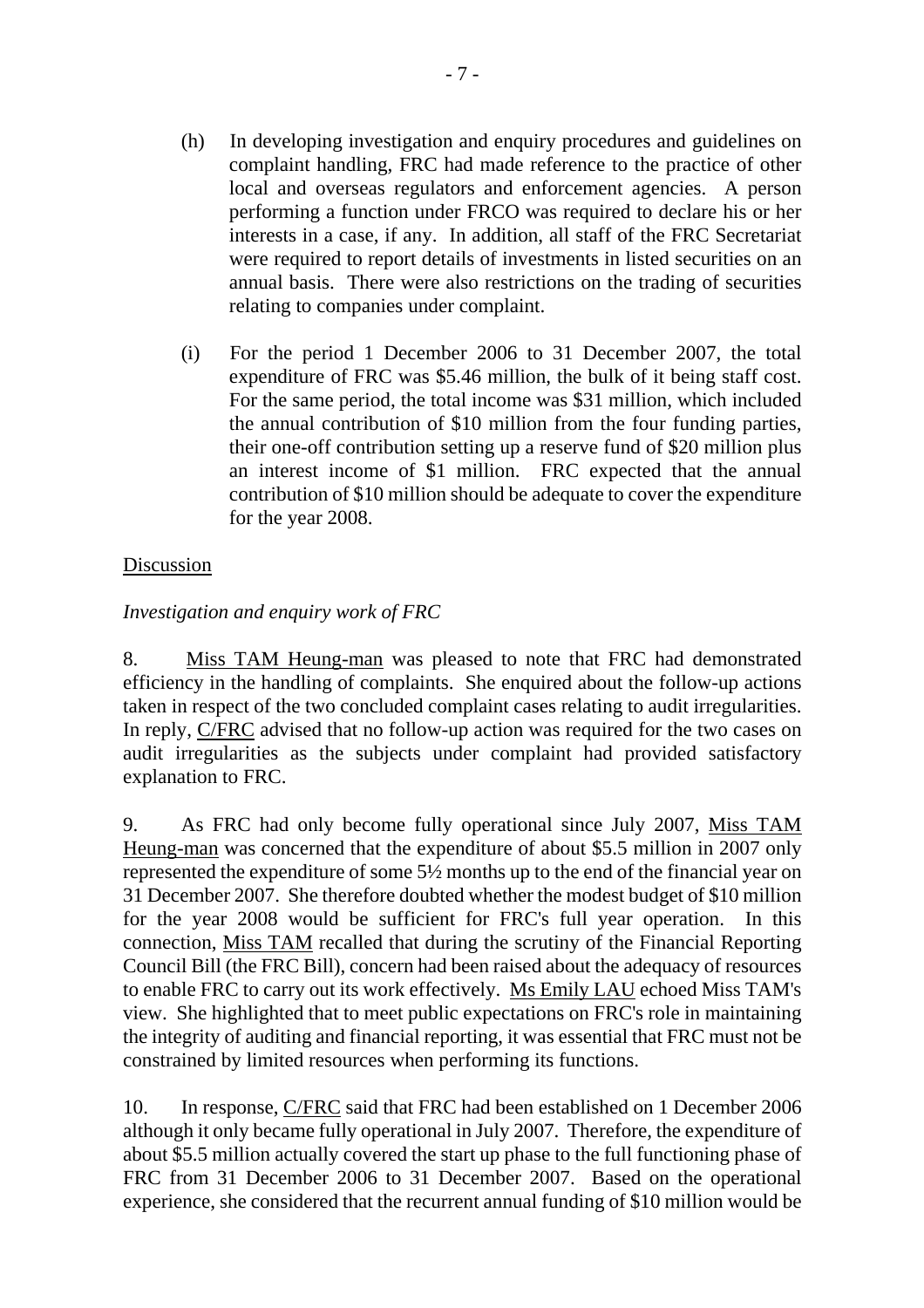adequate to cover the recurrent expenditure for the year 2008. C/FRC added that the current funding arrangement would cover the first three years of operations up to 2009 and the funding beyond 2009 would be worked out in collaboration with the Administration and the four funding parties having regard to the actual operational needs of FRC.

11. Ms Emily LAU expressed concern about the role of the FRC Council in overseeing the work of investigation and enquiry. In this regard, C/FRC explained that upon receipt of a complaint, the FRC Secretariat would perform preliminary assessment to determine whether the allegation was within the jurisdiction of FRC, and then prepare a preliminary assessment report for presentation to the FRC Council. The FRC Council would review and discuss the case and then decide whether an investigation or enquiry was required. Upon completion of an investigation or enquiry, a written report would be submitted to the FRC Council for consideration.

12. Miss TAM Heung-man was concerned whether FRC would take the initiative to enquire into non-compliance of listed entities' financial reports, instead of acting on complaint only. C/FRO responded that to avoid overlap of work with other regulatory bodies, FRC had reached agreements with other regulators including the Securities and Futures Commission (SFC) and the Hong Kong Exchanges and Clearing Limited (HKEx) on the protocols for referring cases/complaints to FRC for investigation or enquiry. While the law empowered the FRC to act on complaint as well as to proactively conduct investigations or enquiries, as the FRC was still at the early stage of operation, the current focus was on complaint-handling.. Miss TAM Heung-man recalled that during scrutiny of the FRC Bill, some members of the Bills Committee considered that FRC should carry out investigations or enquires on its own initiative. She therefore urged FRC to consider taking a more proactive approach in handling investigations or enquiries.

*Corporate governance of FRC* 

FRC

13. Ms Emily LAU noted with concern that staff of the FRC Secretariat were only required to report their investment in listed securities once a year. To boost public confidence in FRC's impartiality and credibility, Ms LAU considered that the safeguards against conflict of interests should be enhanced to impose more stringent requirements for declaration of interests on staff members. Mr Albert HO expressed a similar view.

14. In response, CEO/FRC advised that in developing FRC's corporate governance framework, reference had been made to the requirements adopted by the Administration and other financial regulators, including SFC and HKEx. However, unlike SFC and HKEx which played an active role in monitoring and regulating the securities and futures markets, FRC was tasked to conduct investigations and enquiries in response to complaints. Moreover, the majority of complaints received related to listed entities of small market capitalization. It was therefore less likely for FRC Secretariat staff to access or obtain important market-sensitive information in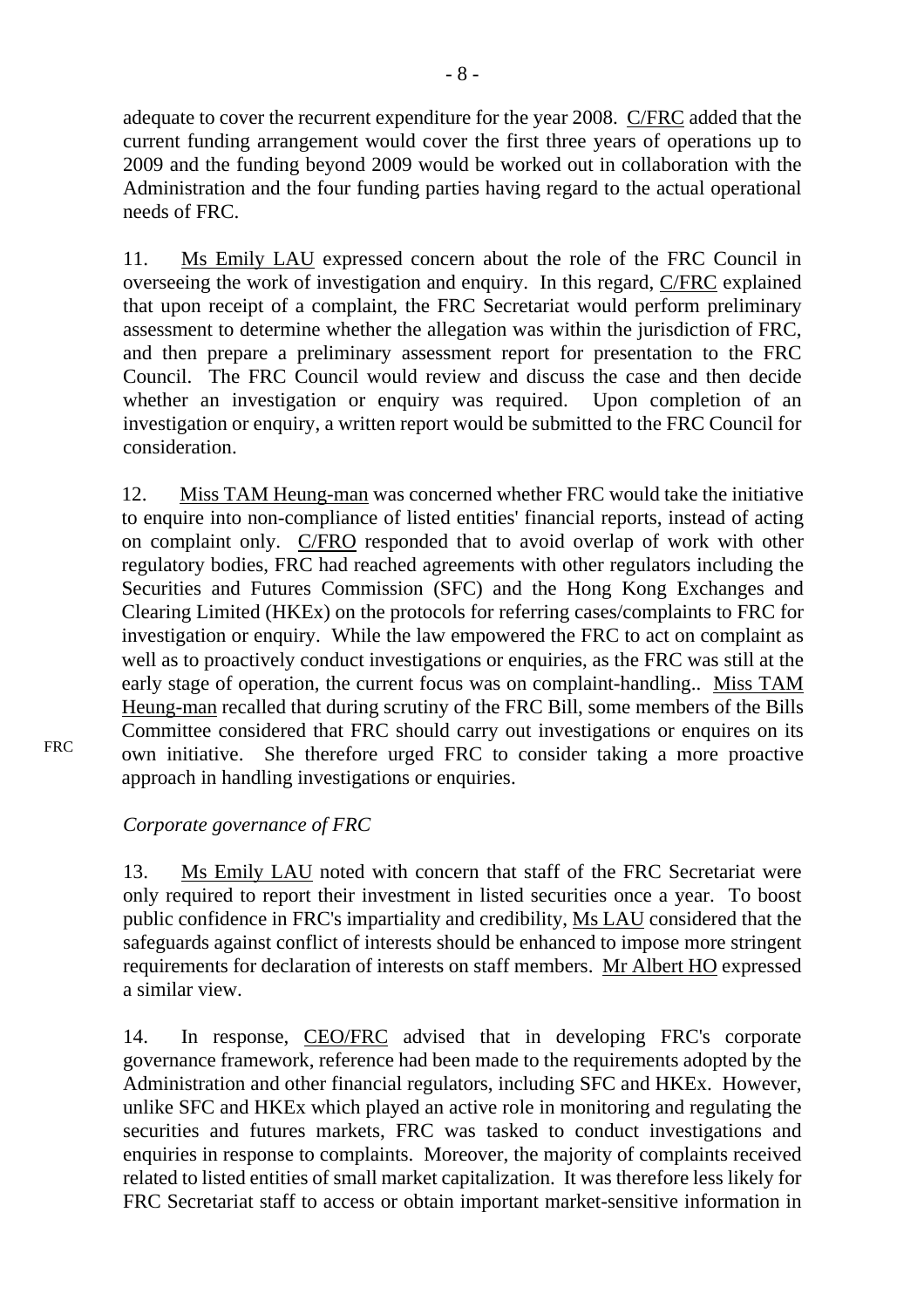the course of their work. As such, FRC considered it appropriate for FRC Secretariat staff to report their investment in securities on an annual basis. Moreover, provisions relating to dealings in securities under the Securities and Futures Ordinance (Cap. 571) would also be applicable to staff of the FRC Secretariat. For example, they had to observe the provisions prohibiting insider dealing, the breach of which would be a criminal offence.

15. Mr Albert HO did not subscribe fully to CEO/FRC's explanation. He called on FRC to review the existing mechanism for declaration of interests by staff of the FRC Secretariat with a view to strengthening safeguards against any real, potential or perceived conflict of interests in their investigation or enquiry work.

16. Ms Emily LAU enquired whether a mechanism was in place to ensure that staff of the FRC Secretariat would conduct investigations and enquiries independently. C/FRC advised that all FRC staff members were subject to a Code of Conduct which placed them under specific obligations of ethics and principles while performing the their official functions. The standards of conduct, covering conflict of interests, confidentiality, and personal investments, were set out in the Code of Conduct. Moreover, to strengthen FRC's accountability and transparency, a Process Review Panel (PRP) would be established in the latter half of 2008 to begin work in 2009. It would review the operating procedures to ensure that they were fair and reasonable, and to determine whether FRC had followed its internal procedures in handling cases. In this regard, Mr Albert HO urged the Administration/FRC to consider strengthening the role of PRP by making reference to the work of the Operations Review Committee of the Independent Commission Against Corruption.

Admin/ **FRC** 

FRC

FRC

17. Mr Ronny TONG expressed his disappointment that FRC had not provided details of the concluded cases, in particular those without investigations or enquiries. In this connection, he urged that without prejudice to the rights and privacy of the parties concerned and having regard to public interest, FRC should consider making public the report or any part thereof upon conclusion of an investigation or enquiry. Mr TONG opined that this would enhance transparency and increase the awareness of the accountancy profession of the auditing and financial reporting requirements. Ms Emily LAU and Mr Albert HO shared Mr TONG's view.

18. In response, C/FRC advised that upon completion of an investigation or enquiry, FRC might decide to publish the investigation or enquiry report, or only a summary of the findings of the investigation or enquiry. Under the FRCO, FRC was required to consider whether or not to publish the report taking into account factors such as public interest, the impact of such publication on any ongoing disciplinary or legal proceedings or relevant parties. She took note of Mr TONG's suggestion for consideration.

#### *Appointment of the FRC members*

19. Referring to FRC's Annual Report 2007, Ms Emily LAU noted with concern that the attendance rate of some FRC members was below 60%. She doubted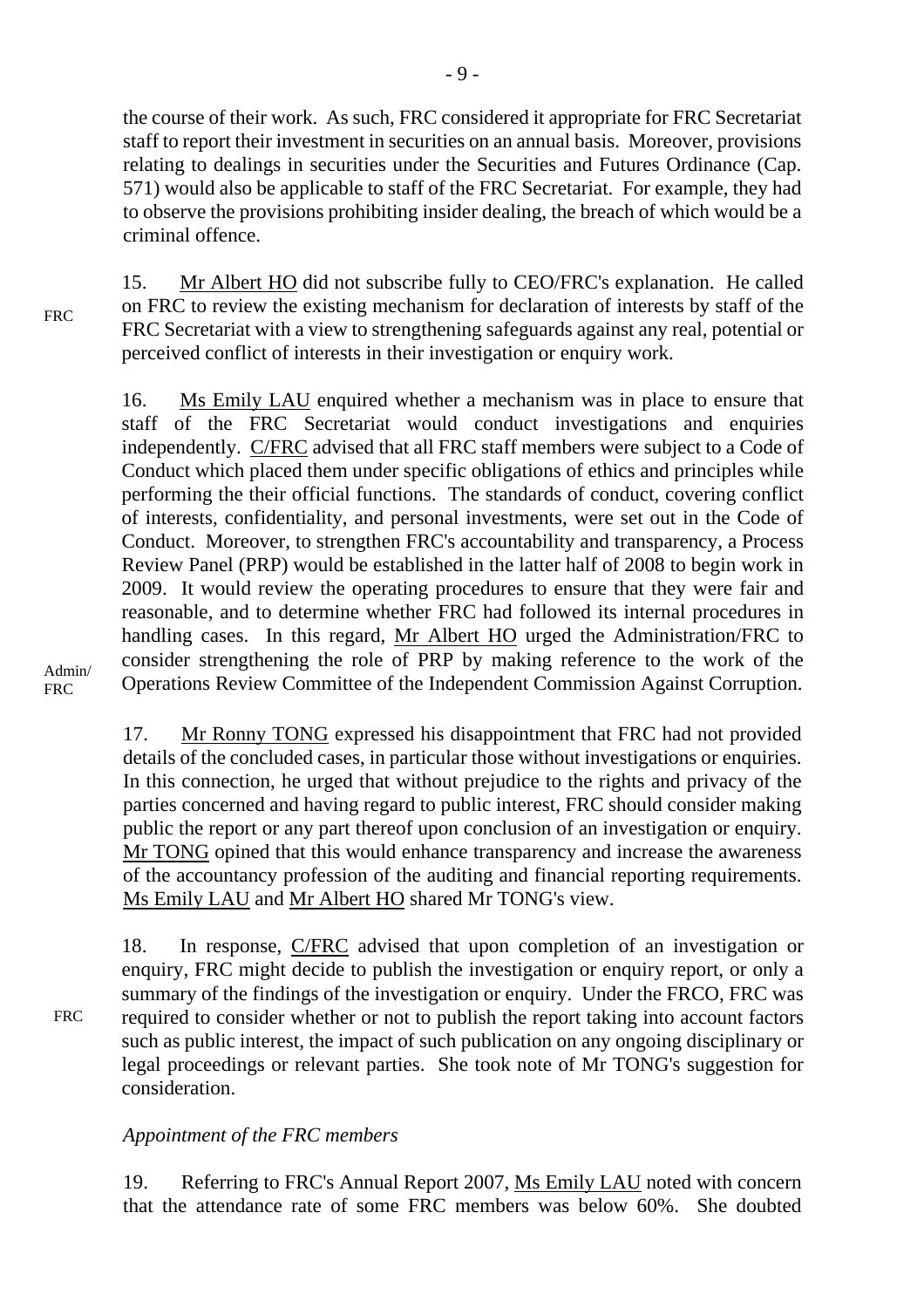whether the FRC members had devoted adequate time to participate in FRC's affairs. In reply, C/FRC said that FRC members were all very committed and had made every effort to participate in the work of FRC. While clashes were sometimes inevitable, the FRC Secretariat would try to facilitate attendance of FRC members by scheduling meetings on dates convenient to them.

20. Mr Albert HO opined that in appointing members to the FRC, the Administration should take into consideration the commitment and capability of the candidates in addition to their professional qualifications so as to ensure that the appointees could devote adequate time to participate in the work of FRC. Sharing a similar view, Miss TAM Heung-man pointed out that the Public Accounts Committee had previously considered that the Administration should take into account the attendance record of members when considering their appointment to public bodies. She was of the view that the Administration should be able to identify suitable candidates for appointment to the FRC from the large pool of some 26 000 practitioners in the accountancy profession. In this connection, Ms Emily LAU requested the Administration to review the criteria for appointment of members to the FRC, having regard to their calibre and preparedness to actively participate in the work of FRC. In response to Ms Emily LAU's further enquiry, the Principal Assistant Secretary for Financial Services and the Treasury (Financial Services) confirmed that the appointment of members to the FRC was consistent with the "six-board rule" while the "six-year rule" would not apply until 2012. Ms Emily LAU urged the Administration to strictly observe the "six-year rule" and the "six-board rule" for appointment of members to the FRC.

The way forward

Admin

FRC/ Admin 21. Summing up, the Chairman said that since FRC had only commenced full operation for less than one year, it needed time to fine-tune its procedures in the light of operational experience. He requested FRC to brief the Panel on its work progress on an annual basis.

### **V. Increasing employees' control over Mandatory Provident Fund investment**

 $(LC$  Paper No.  $CB(1)1163/07-08(04)$  — Administration/Mandatory Provident Fund Schemes Authority's paper on increasing employees' control over Mandatory Provident Fund investment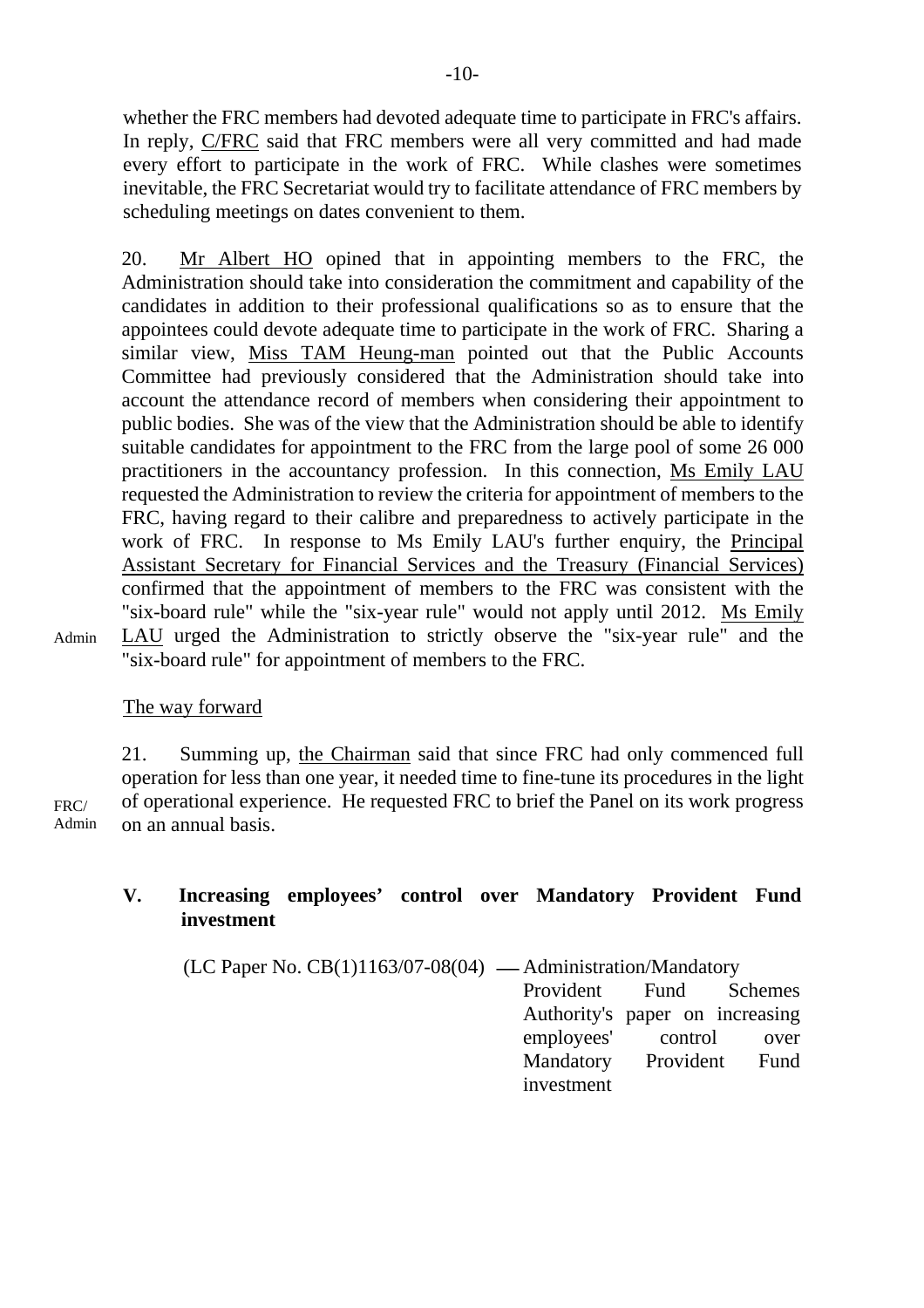LC Paper No. CB(1)1203/07-08(02) Powerpoint presentation material

provided by the Mandatory Provident Fund Schemes Authority (tabled at the meeting and soft copy issued to members on 8 April 2008)

#### Briefing by the Mandatory Provident Fund Schemes Authority

22. At the invitation of the Chairman and with the aid of a powerpoint presentation, Mr Darren MCSHANE, Executive Director (Regulation & Policy), Mandatory Provident Fund Schemes Authority (ED(RP)/MPFA) briefed members on the proposal to increase employees' control over their Mandatory Provident Fund (MPF) investment. In formulating the proposal, the MPFA had taken into account a number of key considerations. These included the need to increase employees' control over their mandatory contributions made during their current employment, and at the same time to avoid creating cumbersome procedures and to minimize the scope of legislative changes.

23. ED(RP)/MPFA advised that under the proposal, the Mandatory Provident Fund Schemes Ordinance (MPFSO) (Cap. 485) would be amended to allow an employee to transfer the accrued benefits derived from the employee mandatory contributions from the employer-chosen MPF scheme to an employee's personal account in a scheme of his own choice at least once a year. Such transfer should be made on a lump-sum basis and each transfer should be completed in 30 days. Trustees could only charge the actual and reasonable expenses incurred during the transfer process. An MPF scheme member could keep the accrued benefits, whether derived from his former or current employment, under the new portable personal account to be created under the proposal. Meanwhile, new contributions would still be made by the employer to the employer's chosen scheme. In respect of the personal accounts, a trustee would be required to provide Annual Benefit Statements for personal accounts to the scheme members and to report details of scheme members who had newly set up personal accounts and of those who closed their personal accounts to the MPFA on a monthly basis. ED(RP)/MPFA advised that according to the MPFA's assessment, the proposal could be implemented under existing processes and infrastructure and would not add substantially to the administrative burden on trustees and employers. Upon implementation, the proposal would result in around 60% of MPF benefits being portable between trustees.

24. On alternative arrangements, ED(RP)/MPFA confirmed that the MPFA had examined the following options:

- (a) to allow employees to also transfer all the accrued benefits derived from employer mandatory contributions from the employer-chosen schemes to MPF schemes of their own choice; or
- (b) to allow employees to choose the trustees for making contributions in respect of both the employer's and the employee's portions.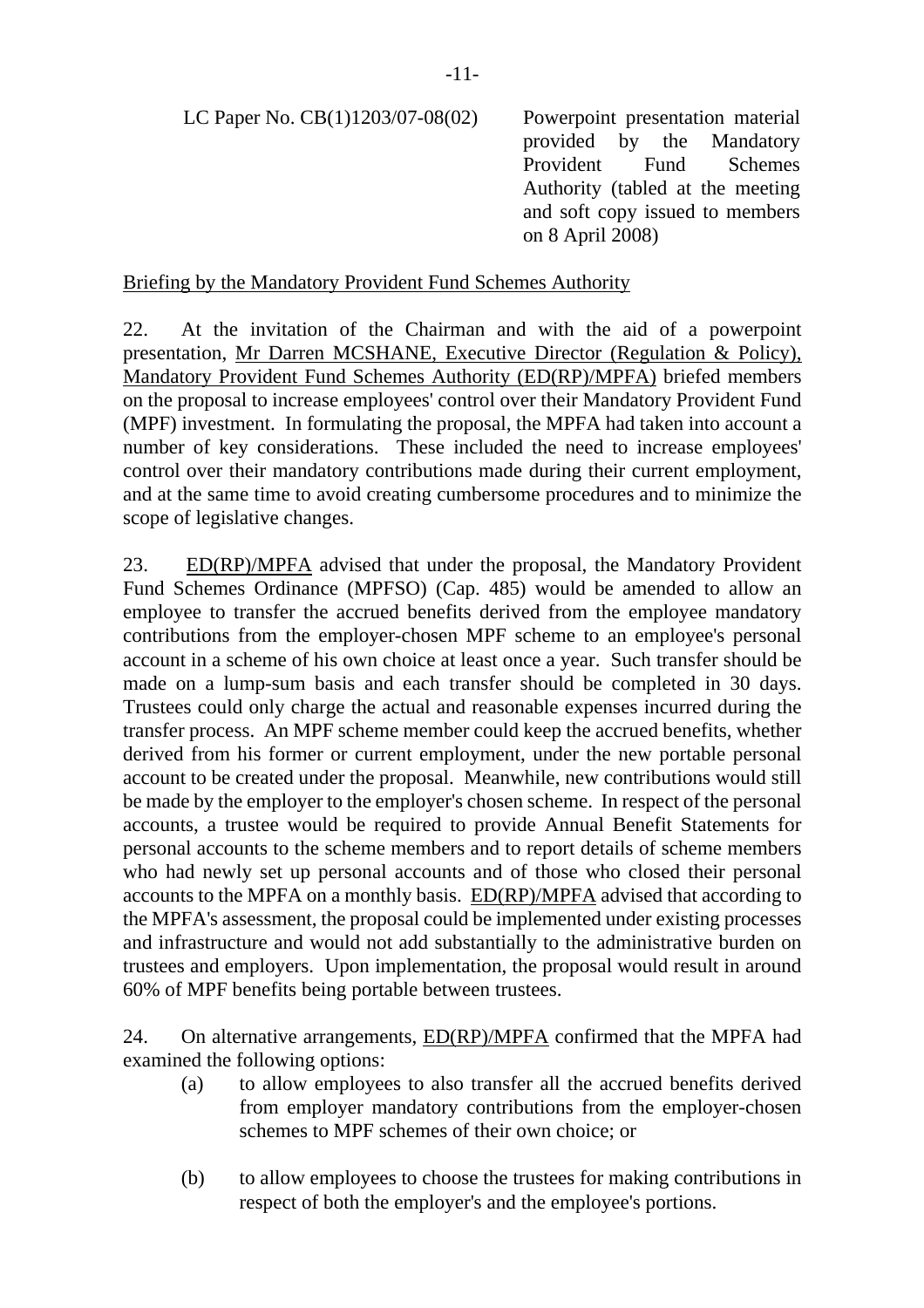However, it was found that both alternatives would increase the complexity of the offsetting of Severance Payment (SP) and Long Service Payment (LSP), and would need to impose an obligation on the employees to keep their employers informed of all transfers of the employers' portion of mandatory contributions. Alternative (a) would require more record keeping by employers and trustees. Alternative (b) would bring about a fundamental change to the MPF System, increase the workload of employers substantially, and make enforcement of default contributions by the MPFA more difficult, more costly and less effective. The current proposal was also supported by the MPF Schemes Operation Review Committee (SORC) and the MPF Schemes Advisory Committee (the Advisory Committee).

### Discussion

*Pros and cons of the current proposal and alternative arrangements* 

25. Mr WONG Kwok-hing expressed dissatisfaction towards the proposal as it would not allow the employees to fully control their accrued benefits in their MPF accounts. Pointing out that an employee's accrued benefits were derived from both the employer and employee mandatory contributions, Mr WONG considered it unreasonable that the employee concerned would only be allowed to transfer the benefits derived from the employee mandatory contributions to a scheme of his own choice under the current proposal. He urged the Administration/MPFA to further consider the alternative arrangements in paragraph 24(a) and (b) instead of only highlighting the difficulties involved.

26. Mr LEE Cheuk-yan was also not supportive of the current proposal which fell short of giving the employees full control of their MPF investment. Mr LEE was of the view that employees should be allowed to transfer all the accrued benefits derived from both the employer and employee mandatory contributions to MPF schemes of their own choice, i.e. paragraph 24(a). If the alternative would increase the complexity of the arrangement for offsetting of SP/LSP, Mr LEE was of the view that the offsetting arrangement should be abolished altogether. As for the alternative in paragraph 24(b), Mr LEE appreciated that the option would require further study due to the enforcement difficulties involved in the recovery of contribution arrears.

27. In this connection, ED(RP)/MPFA stressed that the current proposal was considered a pragmatic improvement over the existing arrangement which could be implemented within a reasonable timeframe. He also highlighted that the proposed transfer procedure would be very similar to the existing transfer mechanism upon cessation of employment, whereby the employee could transfer the accrued benefits to a preserved account after the offsetting of SP/LSP. The preserved account however would be renamed as personal account.

28. Miss TAM Heung-man criticized the Administration/MPFA for the slow progress in formulating proposals to increase employees' control over their MPF investment. She urged the Administration to allow employees to have full control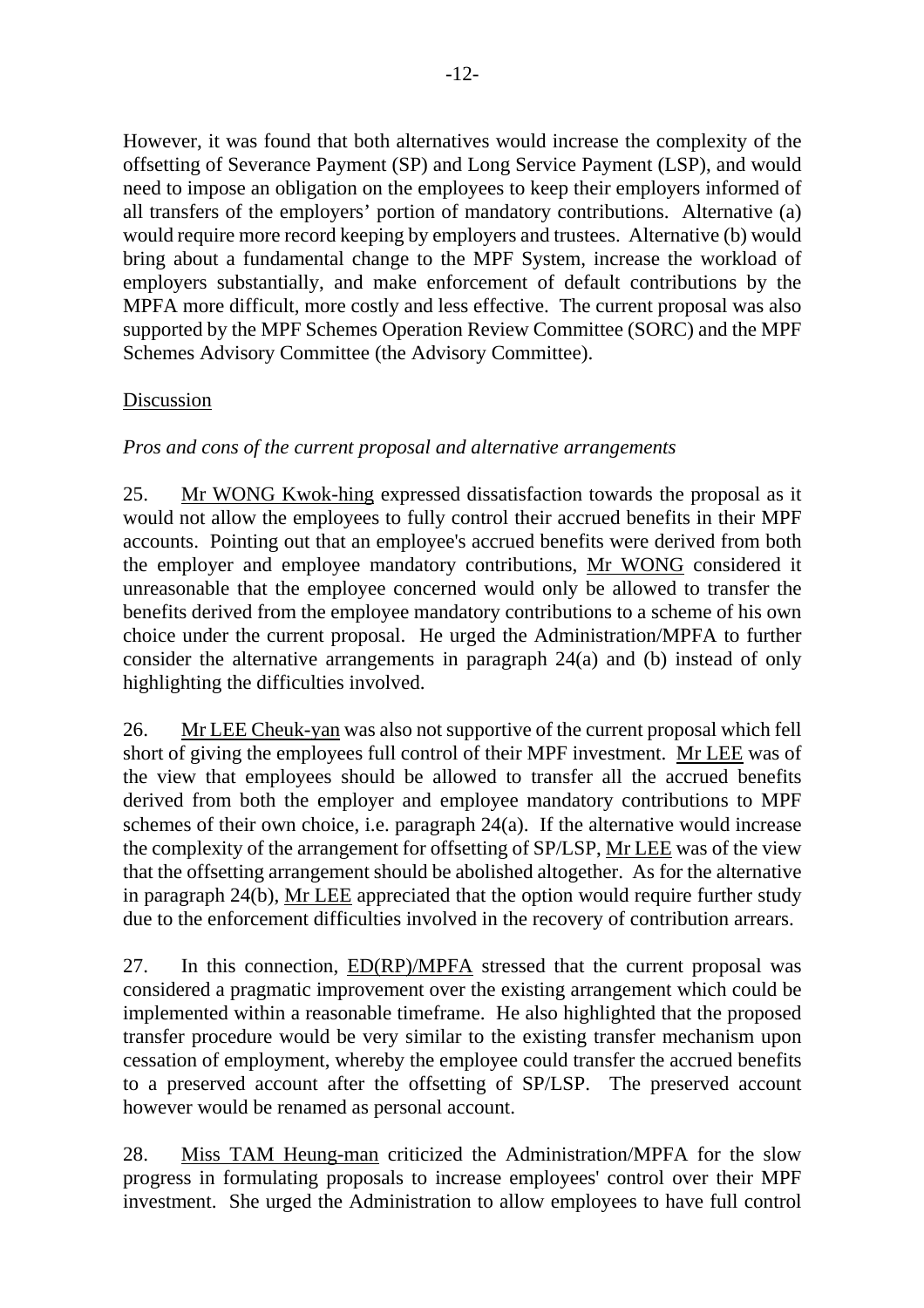over the accrued benefits derived from both the employer and employee mandatory contributions. In this way, employees could choose to invest in schemes of their choice based on the investment performance of the schemes, instead of merely relying on the choice of their employers. She enquired on the timetable, if any, to give employees full control of their MPF investment.

29. The Deputy Secretary for Financial Services and the Treasury (Financial Services) (DS/FS) reiterated that the Administration/MPFA had examined the pros and cons of other alternatives and had come to the view that the current proposal would allow employees greater control over their MPF investment without creating cumbersome procedures nor substantial legislative changes which would facilitate early implementation. DS/FS said that subject to the Panel's support, the Administration would proceed to draft the necessary legislative amendments with a view to giving effect to the improvements as early as possible.

30. Miss TAM Heung-man maintained her strong view that the Administration had not responded positively to public aspiration for better protection of the retirement benefits of MPF scheme members. She disapproved of the piecemeal improvements made to the existing arrangement instead of tackling the fundamental issues holistically.

31. Mr Andrew LEUNG, Mr Jeffrey LAM and Mr James TIEN supported the proposal. They considered that as a pragmatic approach, any proposal to increase the portability of MPF benefits should be one which could balance the interests of different stakeholders. As mandatory contributions comprised the portion funded by the employer and the portion deducted from the employee's relevant income, Mr Andrew LEUNG said that a fair and reasonable proposal should be formulated having regard to both the demand of employees to increase control over their MPF benefits and the right of employers to offset SP/LSP with the accrued benefits attributable to the employer mandatory contributions. As such, Mr LEUNG opined that allowing employees' full control of accrued benefits derived from both the employer and employee mandatory contributions should only be considered if LSP was abolished.

32. Mr Jeffrey LAM pointed out that the alternative arrangement to allow employees to have full control over their MPF benefits derived from both the employer and employee mandatory contributions would increase the administrative burden and operating cost of employers, a majority of them being small and medium sized enterprises (SMEs) with limited resources. Mr Andrew LEUNG expressed similar concern. Mr Jeffrey LAM further enquired whether the MPFA had estimated the possible increase in administrative costs and workload on the part of the employers upon implementation of its current proposal. He also pointed out that, in choosing the trustees, investment performance had always been a major factor in the employers' consideration.

33. Mr James TIEN was of the view that employees' interests would best be protected at times of strong economic growth when employers had to offer attractive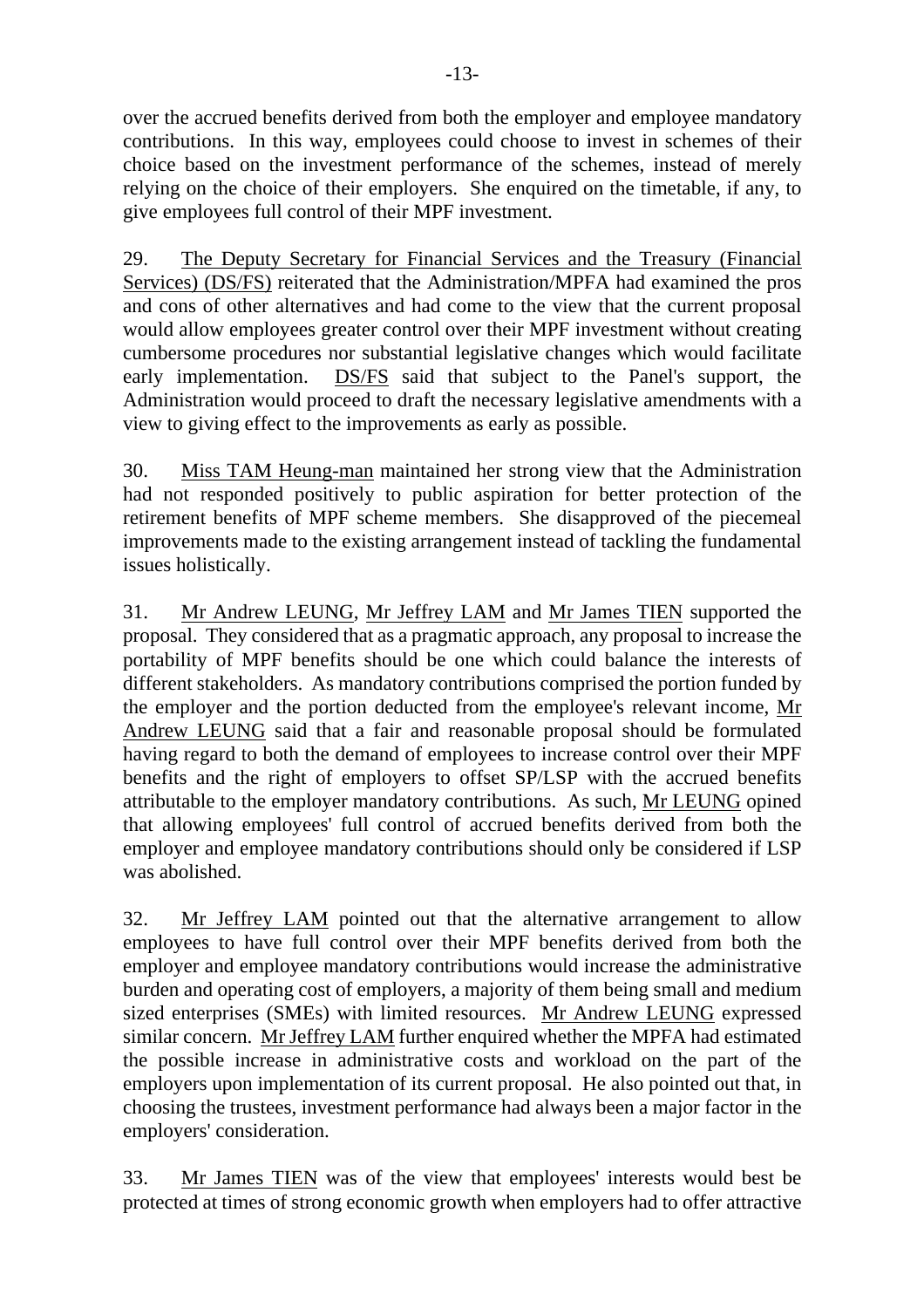packages to compete for staff in the labour market. Referring to the background of the development of the MPF System, Mr TIEN said that it remained the employers' concern that the implementation of both the MPF System and LSP might amount to an obligation on employers to provide double retirement benefit for their employees. Now that the MPF System was up and running, Mr TIEN considered it timely to critically re-examine whether LSP should remain. In Mr TIEN's view, the alternatives to allow employees even greater control in their MPF investment might have their downside. Where an employee chose to invest all the contributions in highly risky investments and sustained losses, employers would be required to top up the shortfall in the offsetting of LPS. Notwithstanding that SMEs might have concern about the increased administrative burden and cost, Mr TIEN called on employers to give their support to the current proposal.

34. ED(RP)/MPFA said that the current proposal was a more moderate option and could be implemented under the existing processes and infrastructure without causing substantial changes to the work of scheme trustees. DS/FS added that the concern of employers of SMEs about the administrative burden and operating costs had been taken into consideration in formulating the proposal. Responding to Mr James TIEN's enquiry, ED(RP)/MPFA confirmed that the current proposal had been endorsed by the SORC and the Advisory Committee, both of which comprised representatives from relevant stakeholders including employer and employee bodies.

### *Fees and charges of MPF funds and management of accounts*

35. Mr LEE Cheuk-yan and Miss TAM Heung-man recalled that one of the major reasons underlying any proposal to increase employees' control over their MPF investment was the need to lower exorbitant fees and charges of MPF funds which would eventually erode scheme members' accrued benefits upon retirement. Pointing out that scheme trustees might adopt marketing strategies such as lucky draw or welcome gifts to compete for business after the implementation of the proposal, Mr LEE was concerned whether the intended purpose of driving down fees and charges could in fact be achieved. He sought the MPFA's assessment on the impact, if any, of the proposal on fees and charges of MPF funds.

36. ED(RP)/MPFA responded that given the number of factors in the market which might affect the setting of MPF fees and charges, it would be difficult for the MPFA to attribute any adjustment in fees and charges to the current proposal. The MPFA's key strategy in devising the proposal was to make market forces work better so as to pull down the level of fees and charges. He believed that public discussions on the level of fees and charges of MPF funds would help increase the awareness of scheme members on the long-term impact of such fees on their accrued benefits and reinforce the MPFA's public education programme on fees and charges.

37. Mr Andrew LEUNG enquired about the cost for effecting transfers under the current proposal. In response, ED(RP)/MPFA confirmed that trustees could not charge fees to defray their administrative cost but only the actual transaction cost for the transfer. It was however difficult to quantify the transaction cost incurred as this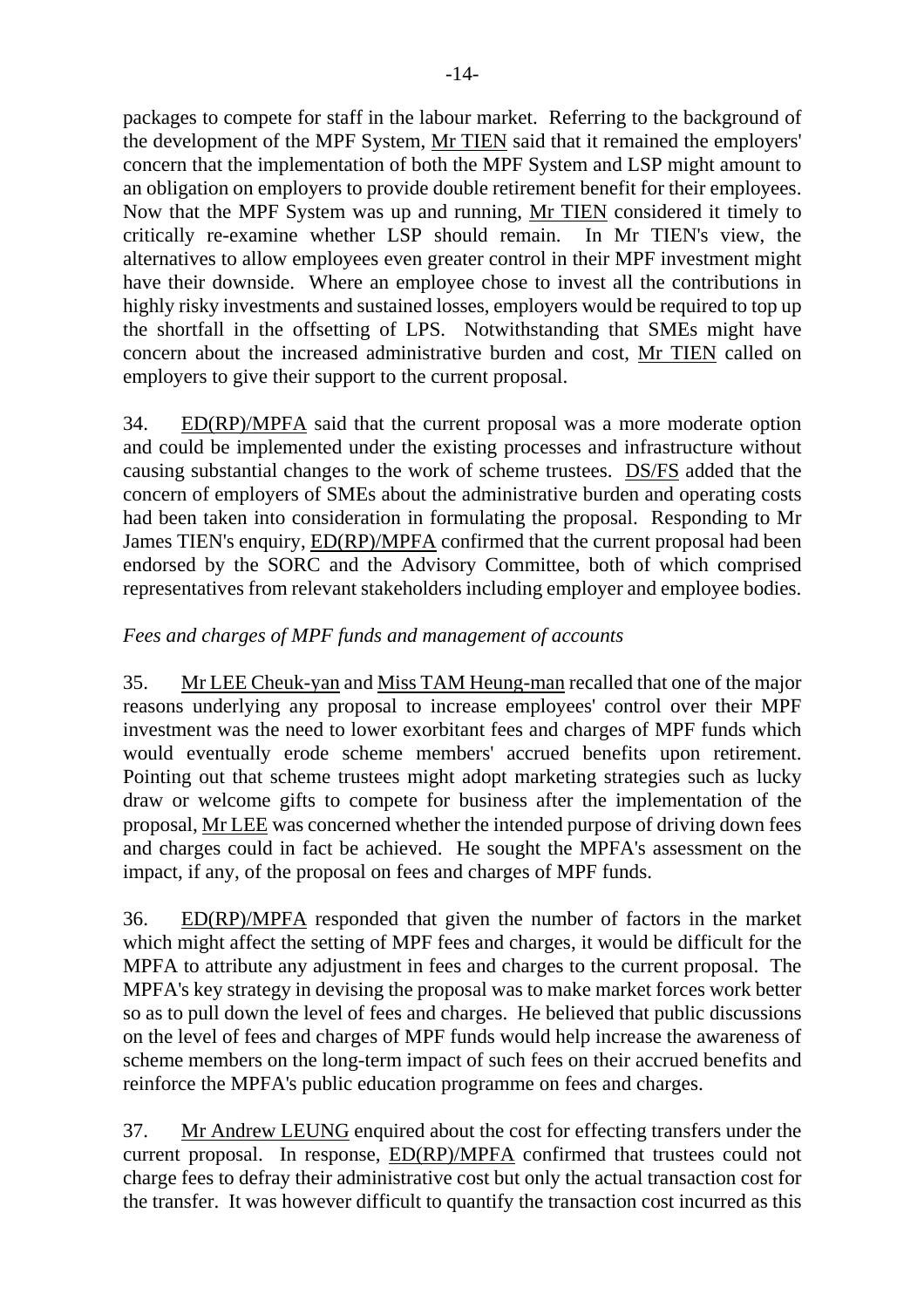would vary between funds and over time, depending on the nature of the funds and their underlying assets. In actual practice, most funds maintained some liquidity to cope with redemption applications and if the transferred amount could be dealt with through the existing liquidity facility, no transactions for liquidation would be required and hence no material cost might be incurred for the transfer. In general, the transaction cost incurred for transfer was expected to be on the low side. As to Mr LEUNG's concern about employees' awareness of the cost for transfer, ED(RP)/MPFA advised that if the current proposal was adopted, the MPFA would, in its future publicity and educational materials, draw scheme members' attention to this factor, which was one of the factors when considering whether or not to transfer the accrued benefits. Regarding the requirement on the frequency of transfer, ED(RP)/MPFA advised that under the proposal, it would be a mandatory requirement for trustees to arrange transfer for members upon the latter's request at least once a year. Nevertheless, trustees were at liberty to provide more flexible services to their scheme members by allowing transfer more frequently than once a year in their schemes rules.

38. Responding to Mr WONG Kwok-hing's concern about measures to facilitate the consolidation of preserved accounts by employees, ED(RP)/MPFA said that the creation of the portable personal account under the current proposal was expected to instill a greater sense of ownership of MPF accounts by the employees and hence, encourage them to take a more active interest in managing their MPF accounts.

39. Noting the new portable personal accounts to be created under the proposal, Mr WONG Kwok-hing enquired whether the MPFA would require scheme trustees to facilitate scheme members' checking of account balance by using account passbooks. In reply, ED(RP)/MPFA advised that at present, individual scheme trustees could decide on the most appropriate means for disseminating account information to meet the needs of their scheme members. While the MPFA could provide some guidance to scheme trustees on the format or channels for information dissemination, it might not be useful for the MPFA to prescribe a particular format for trustees to follow as trustees having discretion could decide what would best meet the needs of their members.

#### *Public consultation and the way forward*

40. Mr SIN Chung-kai was concerned that the current proposal fell far short of public expectation for full control over MPF investment by employees. Notwithstanding that the proposal had been considered and endorsed by the SORC and the Advisory Committee, Mr SIN considered it prudent for the MPFA to conduct a wider public consultation. Alternatively, the Panel should consider holding a special meeting to receive views on the current proposal. He opined that the policy aspects of the legislative amendments had to be further discussed before commencing on the drafting exercise.

41. Ms Emily LAU shared Mr SIN's concern about the need for public consultation in the formulation of any improvement proposal. Referring to the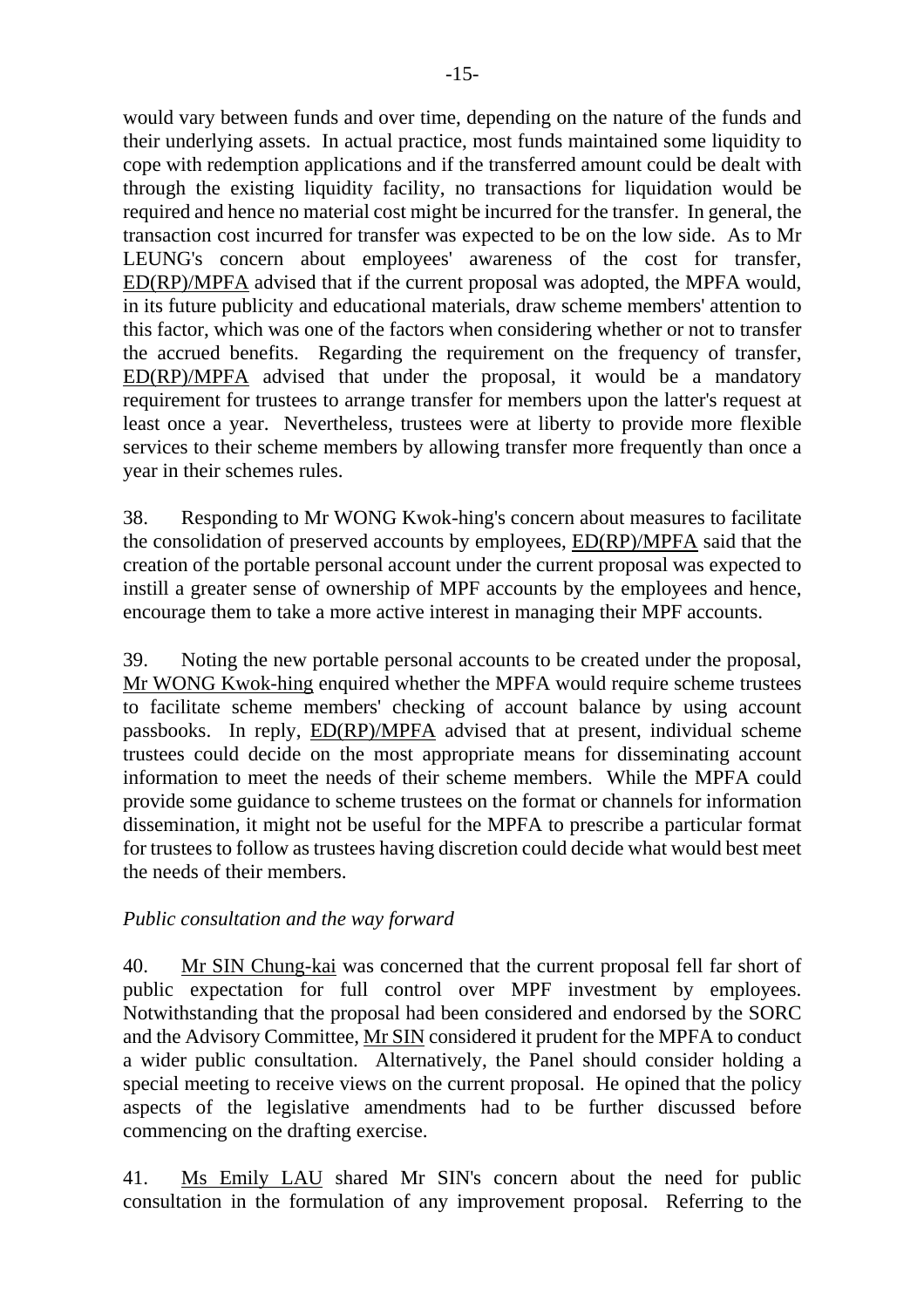divergent views expressed by members on the proposal, Ms LAU doubted whether the MPFA had also been presented with dissenting views in its consultation process and if not, whether the existing consultative machinery was effective.

42. In reply, DS/FS advised that as the regulator of the MPF System, the MPFA had formulated the current proposal for members' consideration after careful examination of all relevant factors. The current proposal had already been considered and endorsed by the SORC and the Advisory Committee. If the MPFA were to conduct another round of public consultation, the Administration might not be able to take forward the legislative process as planned and any intended improvement to the MPF System would inevitably be delayed. However, he said that the Panel was at liberty to decide whether or not to invite views on the proposal. In this regard, ED(RP)/MPFA supplemented that the current proposal was a compromised approach which could bring about improvement without causing great practical difficulties.

43. Noting the Administration's and the MPFA's response, Mr SIN Chung-kai suggested that the Panel should hold a special meeting within the current legislative session to receive views on the proposal. Ms Emily LAU supported Mr SIN's suggestion.

44. Summing up, the Chairman said that the current proposal was a compromised approach representing only a small step forward in increasing employees' control over their MPF investment. The Chairman noted that most of the members who had spoken on the proposal seemed to be in favour of allowing employees greater or full control over their MPF investment. In this connection, the Chairman stated his view that the MPFA might have put too much emphasis on the practical difficulties arising from improving the existing arrangements while overlooking the benefits which would result. On the suggestion of receiving deputations, since there was no objection from members present, the Chairman said he would convene a special meeting and work out the arrangement with the Clerk.

(*Post-meeting note*: With the concurrence of the Chairman, a special meeting was scheduled for Monday, 30 June 2008 at 2:30pm to meet with deputations, the Administration and the MPFA. Members were informed of the meeting arrangement vide LC Paper No. CB(1)1228/07/08 on 14 April 2008.)

### **VI. Introduction of search fees for new incorporation forms for local companies**

 $(LC$  Paper No.  $CB(1)1163/07-08(05)$  — Administration's paper on proposal to introduce search fees for new incorporation forms for local companies)